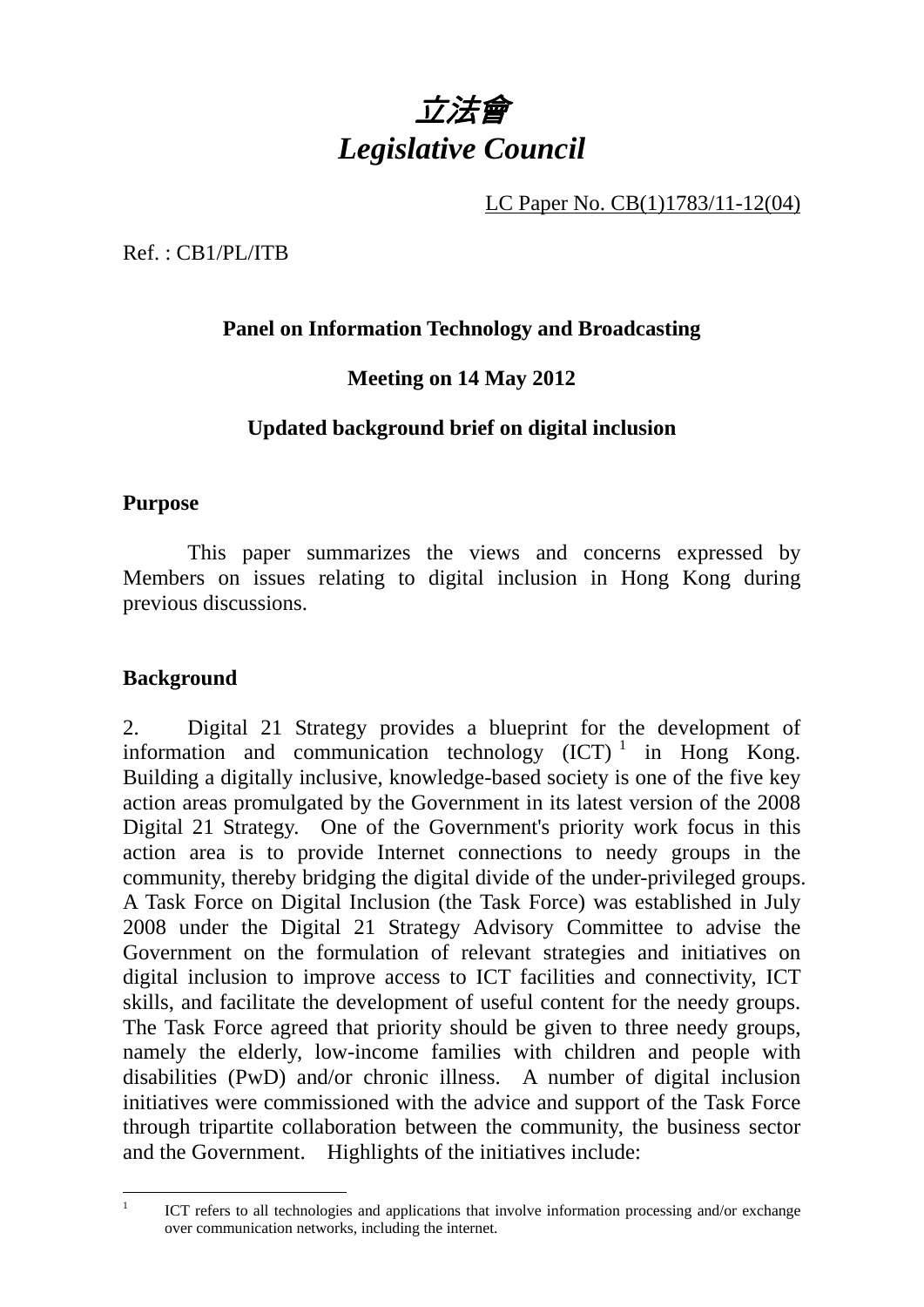- (a) the District Cyber Centres (DCC) pilot scheme to enable young people from poor families and other needy members of the community to access and use ICT and online services helping them integrate into the information society;
- (b) the one-year "Be NetWise" Internet education campaign to educate Internet users, especially young students, on the appropriate and safe use of the Internet;
- (c) the dedicated portal for the elderly providing one-stop information and service to address the interests and needs of the elderly;
- (d) the Central Fund for Personal Computer set up by the Social Welfare Department to assist PwD to acquire personal computer facilities for self-employment or receiving supported employment service at home;
- (e) the Computer Recycling Programme coordinated by the Education Bureau and the Environment Protection Department to provide refurbished computer with one-year free Internet access service to needy students of primary and secondary schools;
- (f) installing public computers with Internet connection at various places including public libraries and youth and social centres for free public access;
- (g) the Digital Solidarity Fund administered by the Hong Kong Council of Social Service to sponsor digital inclusion projects by non-government organizations (NGOs) for different needy groups; and
- (h) the grant of subsidy for Internet access charges to primary and secondary school students from low-income families.

#### **Previous discussions**

#### Panel on Information Technology and Broadcasting

3. The Panel on Information Technology and Broadcasting (the ITB Panel) received regular updates from the Administration on the digital inclusion initiatives undertaken by the Government, NGOs and the private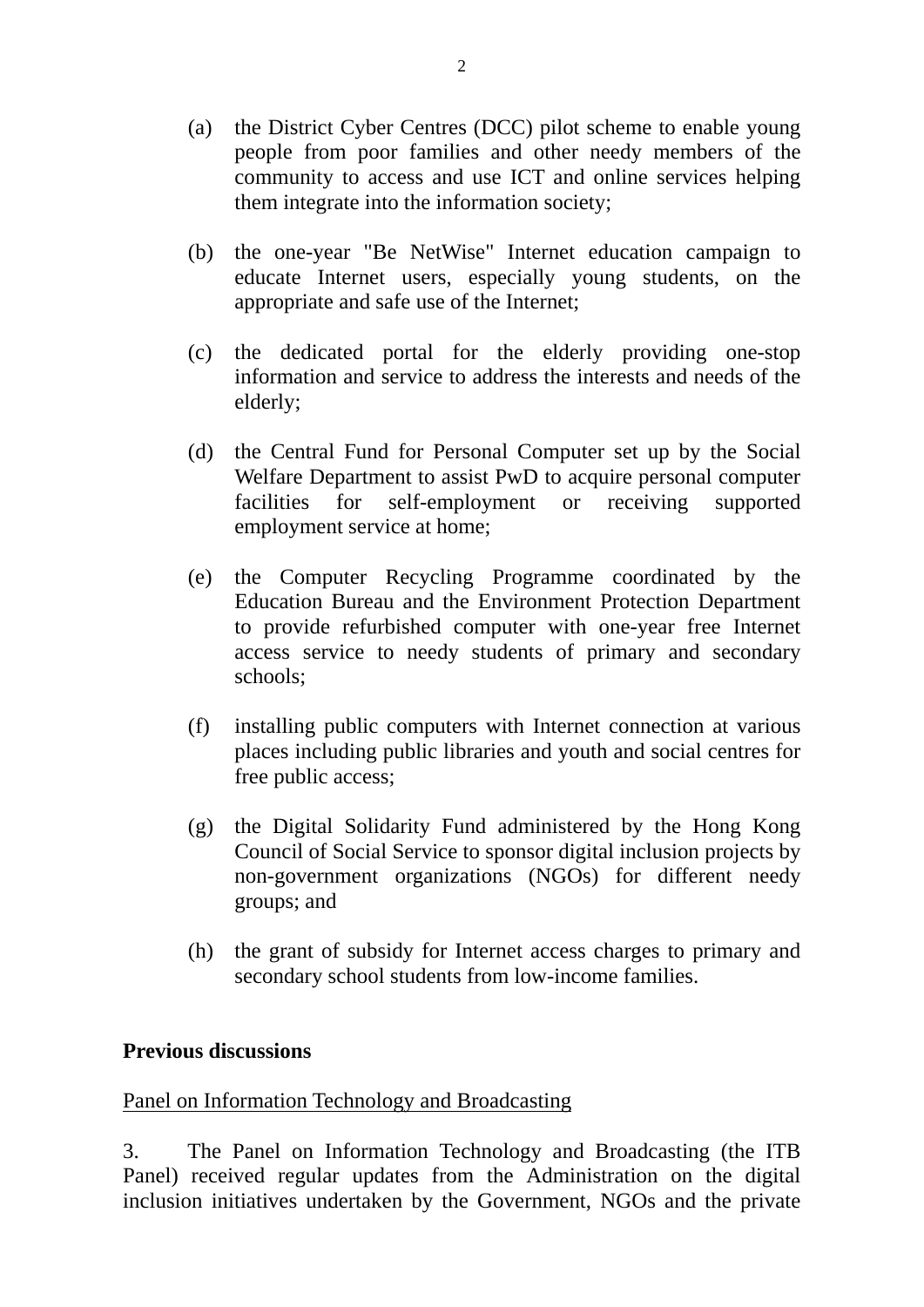sector in the context of the implementation of the Digital 21 Strategy. Panel members considered that more resources should be allocated to drive up ICT adoption and help integrate the needy groups, such as the low-income families with children, PwD, and the elderly in the digital society. Members called on the Administration to draw up quantifiable performance indicators and benchmark to measure the progress and effectiveness of the digital inclusion initiatives.

4. At the ITB Panel meeting on 12 April 2010, members noted that while the various digital inclusion initiatives had improved the ICT accessibility among children in low-income families, not much progress had been made among PwD. They urged the Administration to expeditiously draw up specific policy strategy and implement targeted measures to help integrate PwD into the information society.

5. The Administration advised that to address the accessibility requirements of PwD, a set of accessibility guidelines and best practice for the design of web pages and electronic services had been developed and updated with reference to international standards and input from disabled groups. All government websites were required to comply fully with the guidelines. In addition, workshops had been organized by the Task Force with community organizations and representatives of the PwD sub-groups, with a view to drawing up relevant plans and initiatives to address their specific needs in ICT adoption.

6. Some ITB Panel members opined that to increase the elderly's ability to use digital services in the digital environment, computer and ICT facilities should be installed in elderly centres to provide on-line platform for the elderly to stay connected with their families and friends. Panel members also asked about the number of sessions conducted by NGOs for teaching the elderly digital techniques for use in daily life.

7. The Administration advised that to provide the elderly with more convenient access to the relevant contents and services on the Internet, a dedicated elderly portal would be launched to provide one-stop information service on elderly services, pooling together information around their interests, such as those related to their daily lives, medical and health, housing and care, social and recreational activities, as well as silver hair market information. The various computer courses offered by the Elder Academies would also help enhance their computer knowledge and ability to use digital services, as well as expand their social circle through the Internet.

8. At the ITB Panel meeting on 14 March 2011, some members opined that efforts should be focused on narrowing the digital divide for the underprivileged groups, such as PwD, the elderly, and low-income new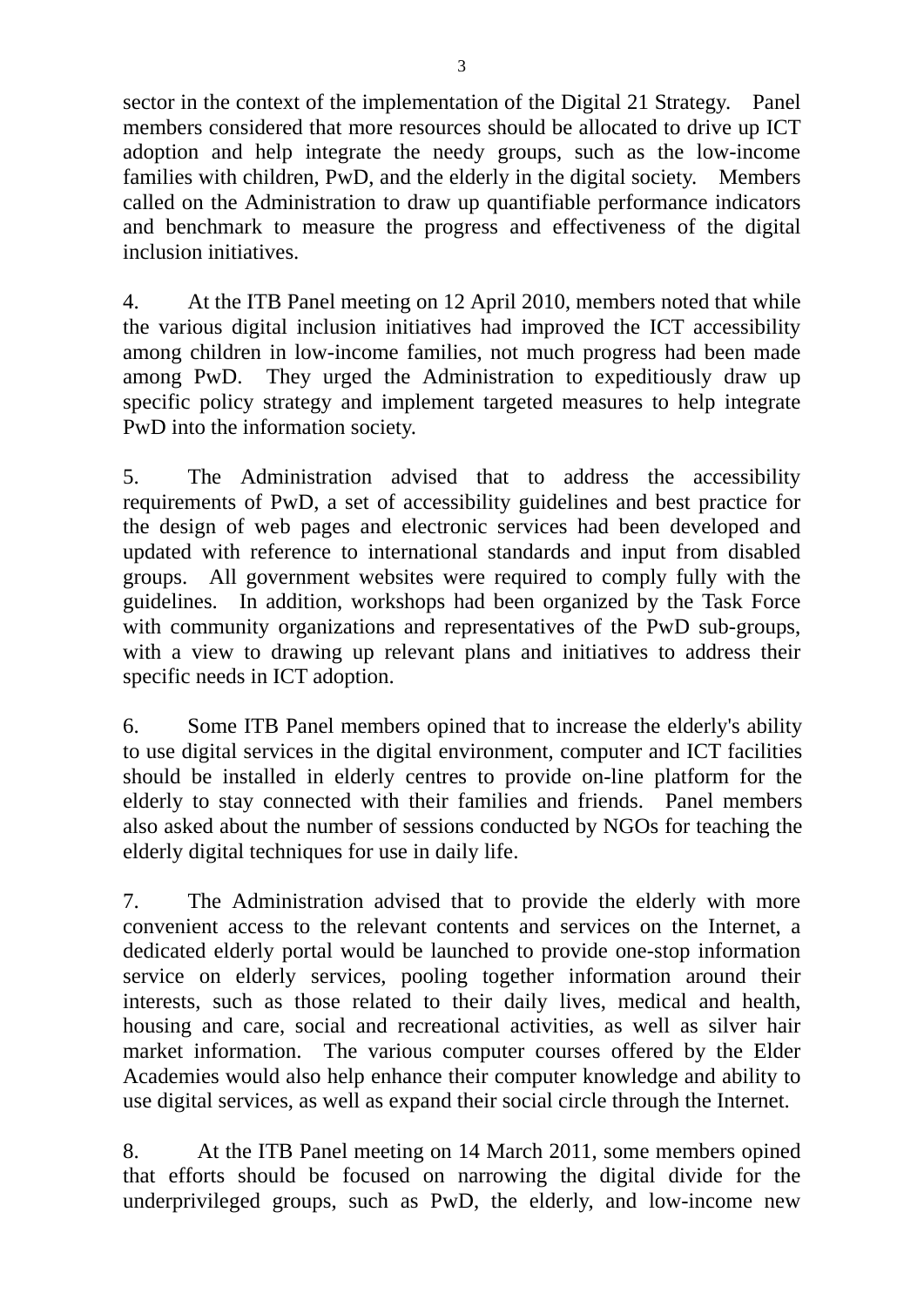arrivals from the Mainland. The Administration was requested to set a benchmark and target timeframe to measure the progress and effectiveness of applying digital inclusion initiatives among these target groups. Some members suggested assisting PwD to purchase personal computers and enhancing the web accessibility of PwD by subsidizing their Internet access charges.

9. The Administration advised that the Office of the Government Chief Information Officer (OGCIO) would commission in 2011 a further study on the information and communications technology take-up of PwD and the elderly, and would report the study findings to the Panel. The Panel requested the Administration to formulate a long term plan with reasonable and attainable targets on digital inclusion in respect of different underprivileged groups.

10. The Panel closely monitored the progress of the Internet Learning Support Programme<sup>2</sup> ("ILSP"), which aims to help eligible families to acquire affordable computers and Internet access service and to provide them with technical and social support. As Mr Jeremy Godfrey, the former Government Chief Information Officer, alleged that there had been political pressure from senior Government officials to select a designated party as ILSP Implementer, the Panel held two special meetings on 7 and 16 June 2011 to follow up on the matter. The Panel examined submissions from Mr Godfrey and from the two leading ILSP contenders, as well as papers and documents provided by the Administration, including the reports of the Evaluation Panel for the Implementer of ILSP and the Government's internal correspondence relating to the selection process. Some members requested that powers to summon witnesses under the Legislative Council (Powers and Privileges) Ordinance (Cap. 382) be invoked and a select committee appointed to conduct an inquiry into the matter. Other members, however, said that there was no concrete evidence that there had been a political agenda relating to the selection of the Implementer for ILSP. The Panel agreed that the Administration should provide further papers and documents relating to the selection process as requested by members for further examination. The Administration subsequently provided its responses vide LC Paper No. CB(1)2692/10-11(01) and CB(1)2959/10-11(02) on 8 July 2011 and 30 August 2011 respectively.

 $\overline{a}$ 2 In his 2010-2011 Budget, the Financial Secretary announced a two-pronged strategy to assist students from low-income families to undertake web-based learning at home through provision of an Internet access subsidy and an ILSP. Following consultation with the Panel on Education, the Administration obtained the approval of the Finance Committee (FC) for a funding of \$500 million for these two initiatives at its meeting on 28 May 2010.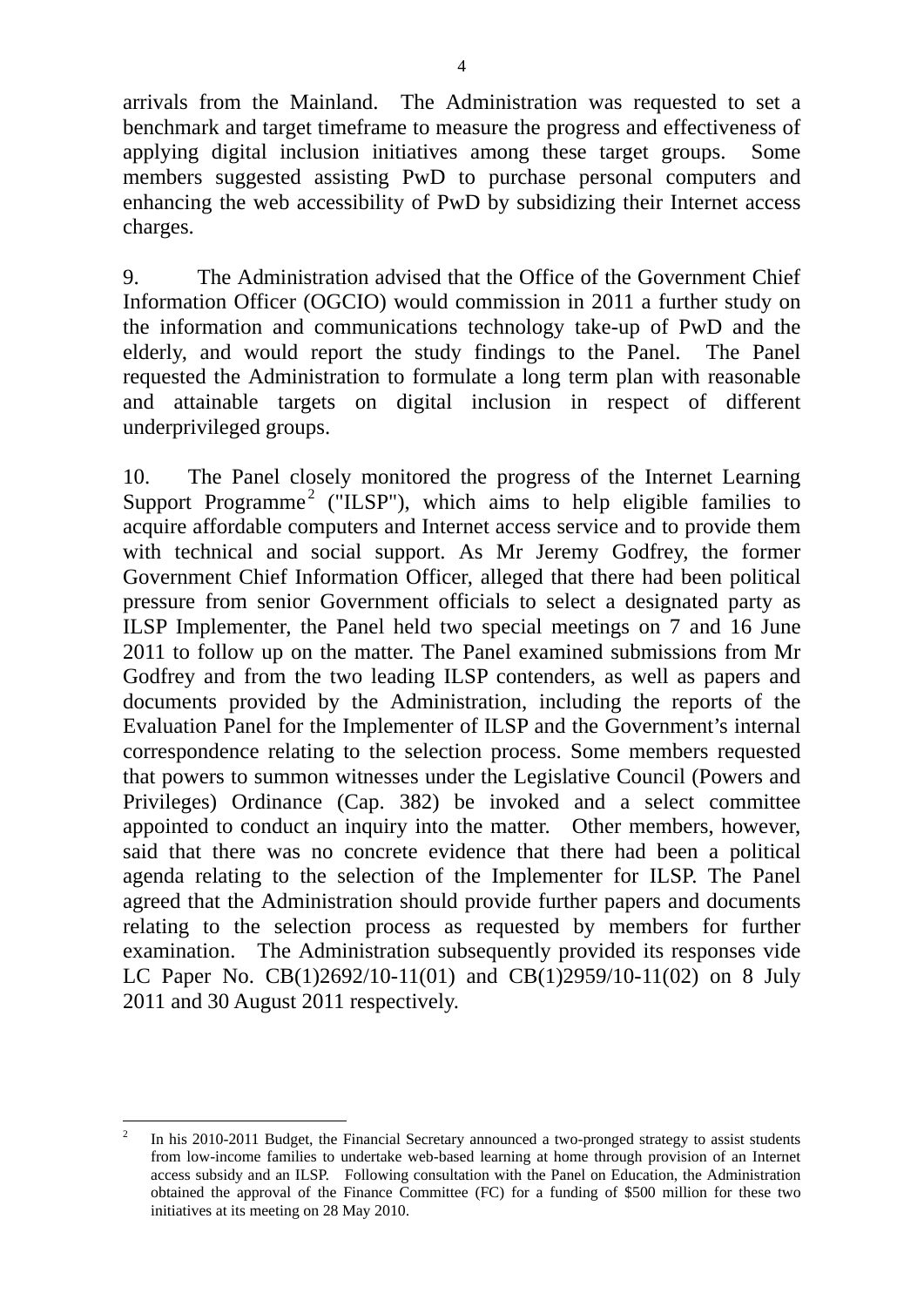11. At the Legislative Council meetings on 25 May 2011 and 9 November 2011, Hon Fred LI and Hon Emily LAU raised questions on the implementation and progress of the ILSP respectively. The Administration advised that as at October 31, 2011, more than 23 000 families had applied to join the programme. The applications were being processed by the two Implementers. So far, 7 147 families had completed registration, of which HKCSS accounted for 2 386 families involving 6 007 students while eInclusion accounted for 4 761 families involving 5 497 students. More than 2 100 computers and 880 Internet access packages had been sold under the ILSP.

## Special meetings of the Finance Committee

12. At the special meetings of the Finance Committee held on 5 and 7 March 2012, Dr Hon PAN Pey-chyou expressed concern about the low take-up rate of the ILSP. He urged the Administration to enhance the ILSP to help more low-income families, and to evaluate the performance of the two Implementers. The Administration's reply is in **Appendix I.** 

## **Recent developments**

13. At the ITB Panel meeting on 12 April 2012, members referred to a newspaper article (**Appendix II**) and requested the Administration to address the concerns raised therein, in particular the discrepancy in performance between the two ILSP Implementers and the possible abuse of the cash subsidy by the families under the scheme. Panel members also urged the Administration to follow up with the two Implementers to promote the utilization of the ILSP and introduce improvement measures to the scheme, such as by using cash coupons instead of depositing cash subsidy directly into the bank accounts of the needy families.

## **Latest position**

14. The Administration will report to the Panel on 14 May 2012 the latest development of various major digital inclusion initiatives and the progress of the implementation of the ILSP.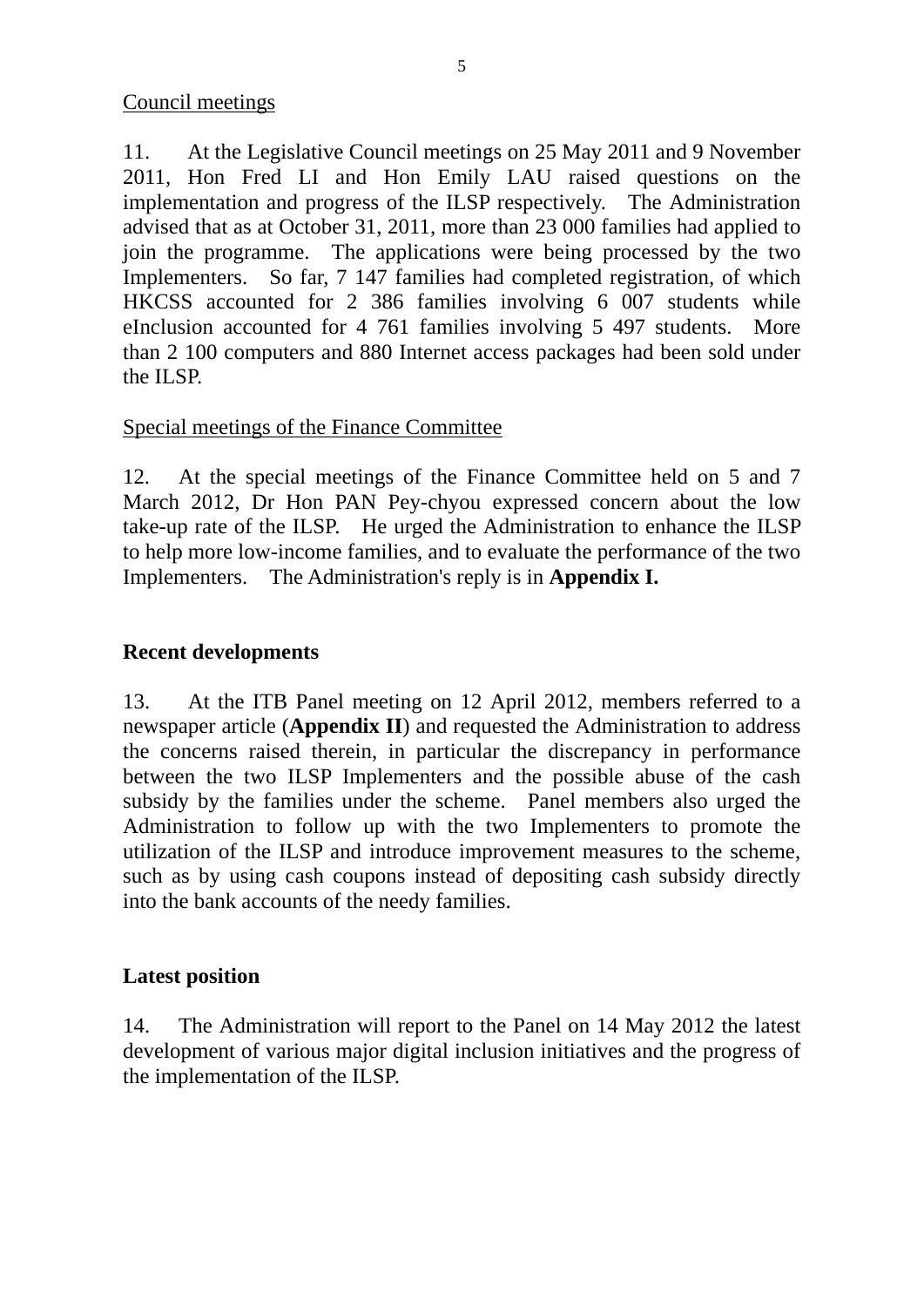#### **Relevant papers**

Information paper provided by the Administration for the Information Technology and Broadcasting Panel meeting on 12 April 2010 http://www.legco.gov.hk/yr09-10/english/panels/itb/papers/itb0412cb1-1520- 3-e.pdf

Background brief on digital inclusion prepared by the Legislative Council Secretariat for the Information Technology and Broadcasting Panel meeting on 12 April 2010

http://www.legco.gov.hk/yr09-10/english/panels/itb/papers/itb0412cb1-1520- 4-e.pdf

Minutes of Information Technology and Broadcasting Panel meeting on 12 April 2010

http://www.legco.gov.hk/yr09-10/english/panels/itb/minutes/itb20100412.pdf

Information paper provided by the Administration for the Education Panel meeting on 12 April 2010

http://www.legco.gov.hk/yr09-10/english/panels/ed/papers/ed0412cb2-1233- 1-e.pdf

Background brief entitled "Development of e-Learning and provision of Internet access charges" prepared by the Legislative Council Secretariat for the Education Panel meeting on 12 April 2010

http://www.legco.gov.hk/yr09-10/english/panels/ed/papers/ed0412cb2-1233- 2-e.pdf

Minutes of Education Panel meeting on 12 April 2010 http://www.legco.gov.hk/yr09-10/english/panels/ed/minutes/ed20100412.pdf

Information papers provided by the Administration for the Information Technology and Broadcasting Panel meeting on 14 March 2011

http://www.legco.gov.hk/yr10-11/english/panels/itb/papers/itb0314cb1-1517- 5-e.pdf

http://www.legco.gov.hk/yr10-11/english/panels/itb/papers/itbcb1-1023-1-e.p df

Background brief on digital inclusion prepared by the Legislative Council Secretariat for the Information Technology and Broadcasting Panel meeting on 14 March 2011

http://www.legco.gov.hk/yr10-11/english/panels/itb/papers/itb0314cb1-1517- 6-e.pdf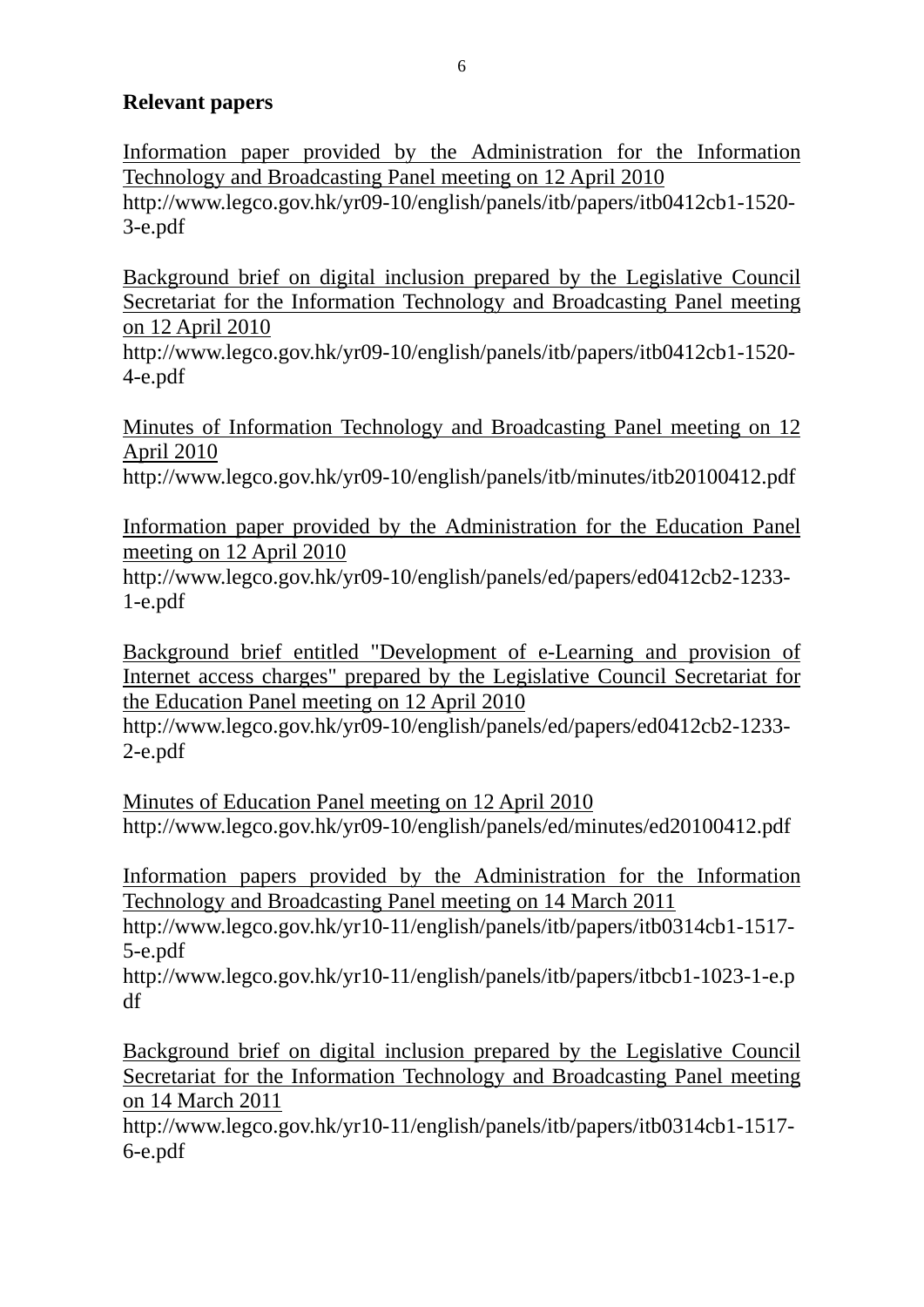Minutes of Information Technology and Broadcasting Panel meeting on 14 March 2011

http://www.legco.gov.hk/yr10-11/english/panels/itb/minutes/itb20110314.pdf

Information paper provided by the Administration for the Information Technology and Broadcasting Panel special meeting on 7 June 2011 http://www.legco.gov.hk/yr10-11/english/panels/itb/papers/itbcb1-2299-2-e.p df

Background brief on Internet Learning Support Programme prepared by the Legislative Council Secretariat for the Information Technology and Broadcasting Panel special meeting on 7 June 2011

http://www.legco.gov.hk/yr10-11/english/panels/itb/papers/itb0607cb1-2374- 3-e.pdf

Minutes of Information Technology and Broadcasting Panel special meeting on 7 June 2011

http://www.legco.gov.hk/yr10-11/chinese/panels/itb/minutes/itb20110607.pdf

Papers and documents provided by the Administration for the Information Technology and Broadcasting Panel special meeting on 16 June 2011 http://www.legco.gov.hk/yr10-11/english/panels/itb/papers/itb0616cb1-2451- 1-e.pdf

Minutes of Information Technology and Broadcasting Panel special meeting on 16 June 2011

http://www.legco.gov.hk/yr10-11/chinese/panels/itb/minutes/itb20110616.pdf

Council question on Internet Learning Support Programme raised by Hon Fred LI on 25 May 2011

http://www.legco.gov.hk/yr10-11/english/counmtg/hansard/cm0525-translatee.pdf

Council question on Internet Learning Support Programme raised by Hon Emily LAU on 9 November 2011

http://www.legco.gov.hk/yr11-12/english/counmtg/hansard/cm1109-translatee.pdf

Administration's paper on supplementary information on the selection of implementation agent for the Internet Learning Support Programme http://www.legco.gov.hk/yr10-11/chinese/panels/itb/papers/itb0616cb1-2692- 1-ec.pdf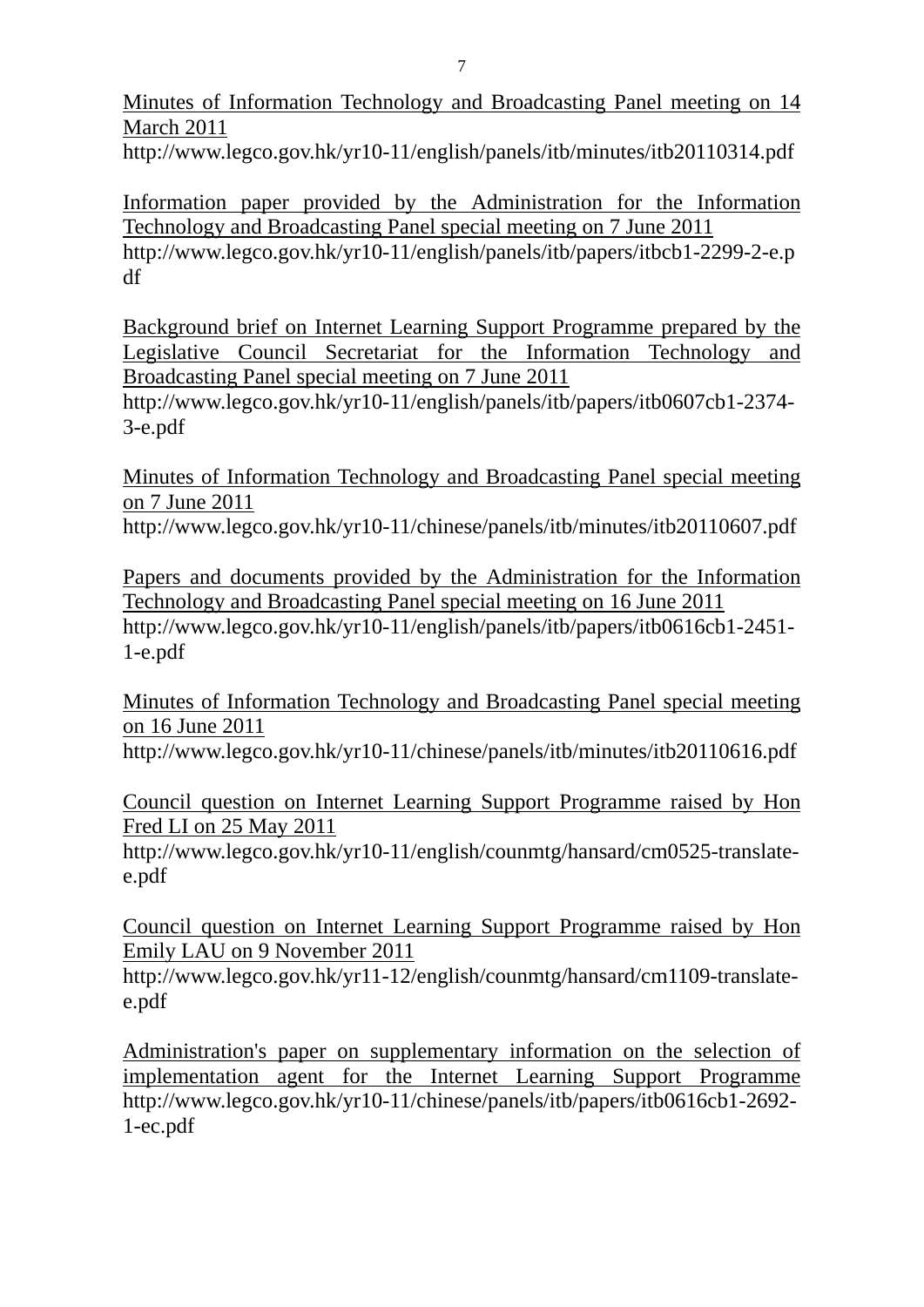Administration's paper dated 26 August 2011 in response to letter from Hon LEE Wing-tat and Hon Emily LAU as set out in LC Paper No. CB(1)2959/10-11(01) http://www.legco.gov.hk/yr10-11/english/panels/itb/papers/itb0616cb1-2959-

2-e.pdf

Council Business Division 1 Legislative Council Secretariat 8 May 2012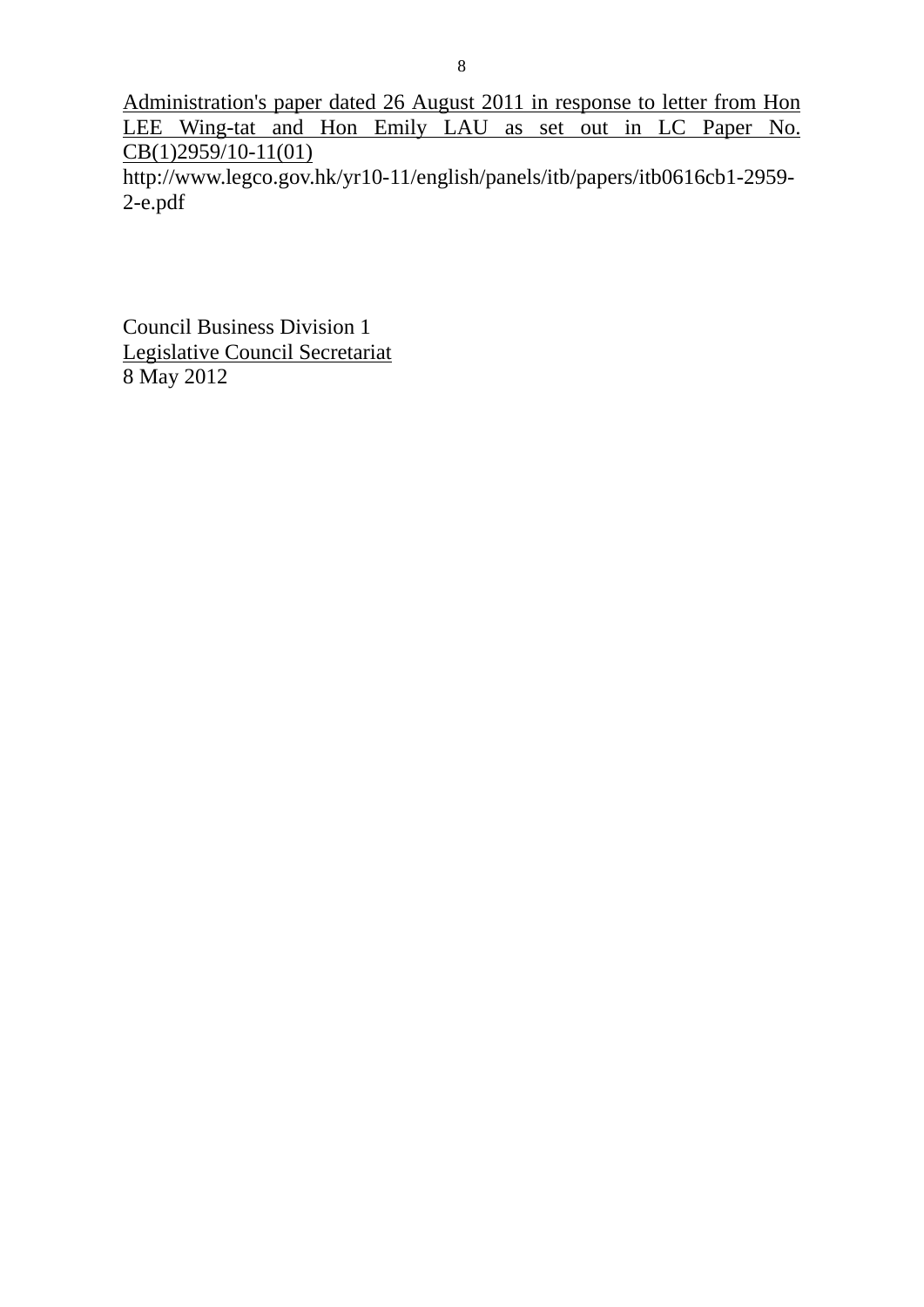#### **Appendix I**

Examination of Estimates of Expenditure 2012-13 Reply Serial No.

**CONTROLLING OFFICER'S REPLY TO EDB316 INITIAL WRITTEN QUESTION** 

- Head: 47 Government Secretariat : Subhead 2203 Office of the Government Chief Information Officer Subhead (No. & title):
- Programme: (3) IT in the Community

Controlling Officer: Government Chief Information Officer

Director of Bureau: Secretary for Education

Question: Regarding the Internet Learning Support Programme (ILSP), please inform this Committee of the following:

- (a) What are the estimated total expenditure and manpower involved for ILSP in 2011-12? What are the number of applicants and the distribution of application quota for each district?
- (b) The Administration plans to conduct a mid-term review in 2012-13. What are the total expenditure and manpower involved? What are the contents of the service plan?

Asked by: Hon. PAN Pey-chyou

Reply:

(a) The Government has allocated about \$55 m in total to the two Implementers in 2011-12 for implementation of the Internet Learning Support Programme, of which about \$30 m and \$25 m are given to eInclusion Foundation Ltd and the Hong Kong Council of Social Service respectively. The amount of allocations are based on the financial requirements set out in the Implementers' respective business plans. Under the Funding and Operation Agreement, the two Implementers are required to provide details of actual expenditure of the Programme in 2011-12 in their progress reports to be submitted to us in April this year. We will provide the relevant information for the Legislative Council Panel on Information Technology and Broadcasting in May 2012.

 Besides, OGCIO created 2 new time-limited posts for 3 years in 2011-12 to cope with the additional workload arising from the Programme. The staff cost involved is about \$1.6 m per annum.

 The Programme is implemented by the two organisations in the Eastern and Western parts of Hong Kong respectively. All families eligible for receiving Internet Access Subsidy under the Comprehensive Social Security Assistance scheme or through the Student Financial Assistance Agency can join the Programme. As at 31 January 2012, more than 36 000 families and their school-age children have joined the Programme, of which about 19 700 families are from the Eastern part and 16 500 families from the Western part of Hong Kong.

Question Serial No.

**Session 5 EDB – page**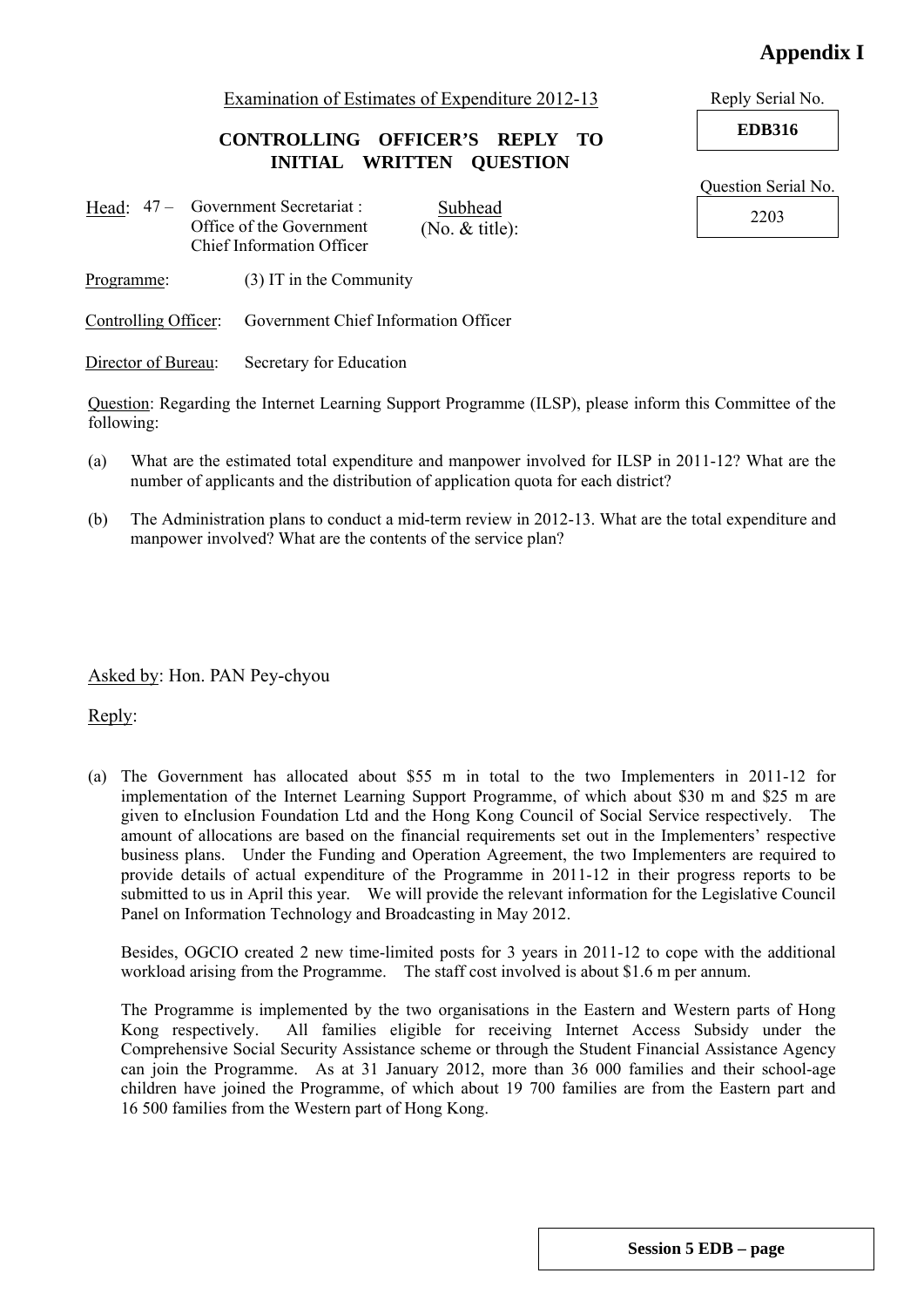- (b) We will conduct a mid-term review of the Programme after two years of implementation, i.e. in mid-2013, and complete it before commencement of the 2013/2014 school year. The expenditure and manpower involved for the mid-term review will be absorbed through internal resource redeployment. The mid-term review aims to examine the outcomes of the Programme with a view to enhancing the implementation arrangement as well as setting the work priorities and service targets for the remaining 3 years of the Programme. Major work includes:
	- (i) assessing the outcomes and implementation arrangement of the Programme;
	- (ii) making recommendations on the implementation arrangement and service standards according to the latest market development and the students' online learning needs;
	- (iii) setting the service standards and targets for the remaining 3 years of the Programme; and
	- (iv) conducting preliminary assessment on the sustainability arrangement of the Programme after its completion in 2016, and recommending corresponding follow-up measures.

| Signature             |                                                 |
|-----------------------|-------------------------------------------------|
| Name in block letters | Daniel Lai                                      |
|                       | Post Title Government Chief Information Officer |
| Date                  | 22.2.2012                                       |
|                       |                                                 |

**Session 5 EDB – page**